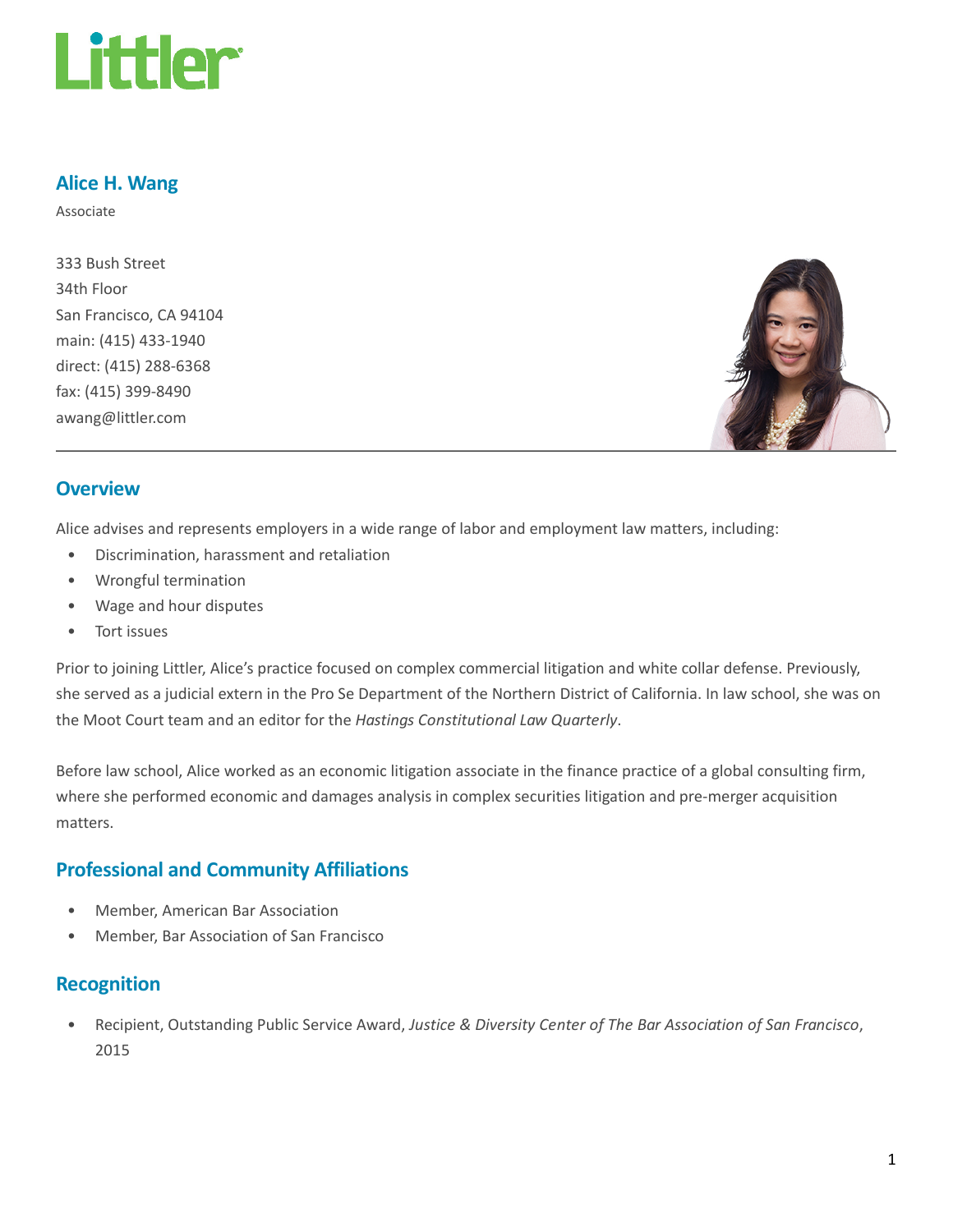

### Education

J.D., University of California, Hastings College of the Law M.A., Boston University B.A., Wellesley College

#### Bar Admissions

California Massachusetts

#### Languages

Mandarin

#### Publications & Press

Annual Report on EEOC Developments – Fiscal Year 2021

Littler Report April 26, 2022

Two Developments Could Impact California's Proposed Regulations Governing AI and Automated Decision-making Littler ASAP April 4, 2022

California Fair Employment & Housing Council Proposes Sweeping Regulation of Automated Decision-making and Artificial Intelligence in Employment Littler ASAP March 17, 2022

4th Circuit Requires Gender Parity in Each Pay Component SHRM Online December 13, 2021

Salary Negotiation Can Provide Affirmative Defense to Equal Pay Act Claim as "Factor Other Than Sex"

Littler Insight December 9, 2021

## Fourth Circuit Requires Parity in Each Component of Compensation, Not Only in Total Compensation, Under Federal Equal Pay Act Littler Insight December 7, 2021